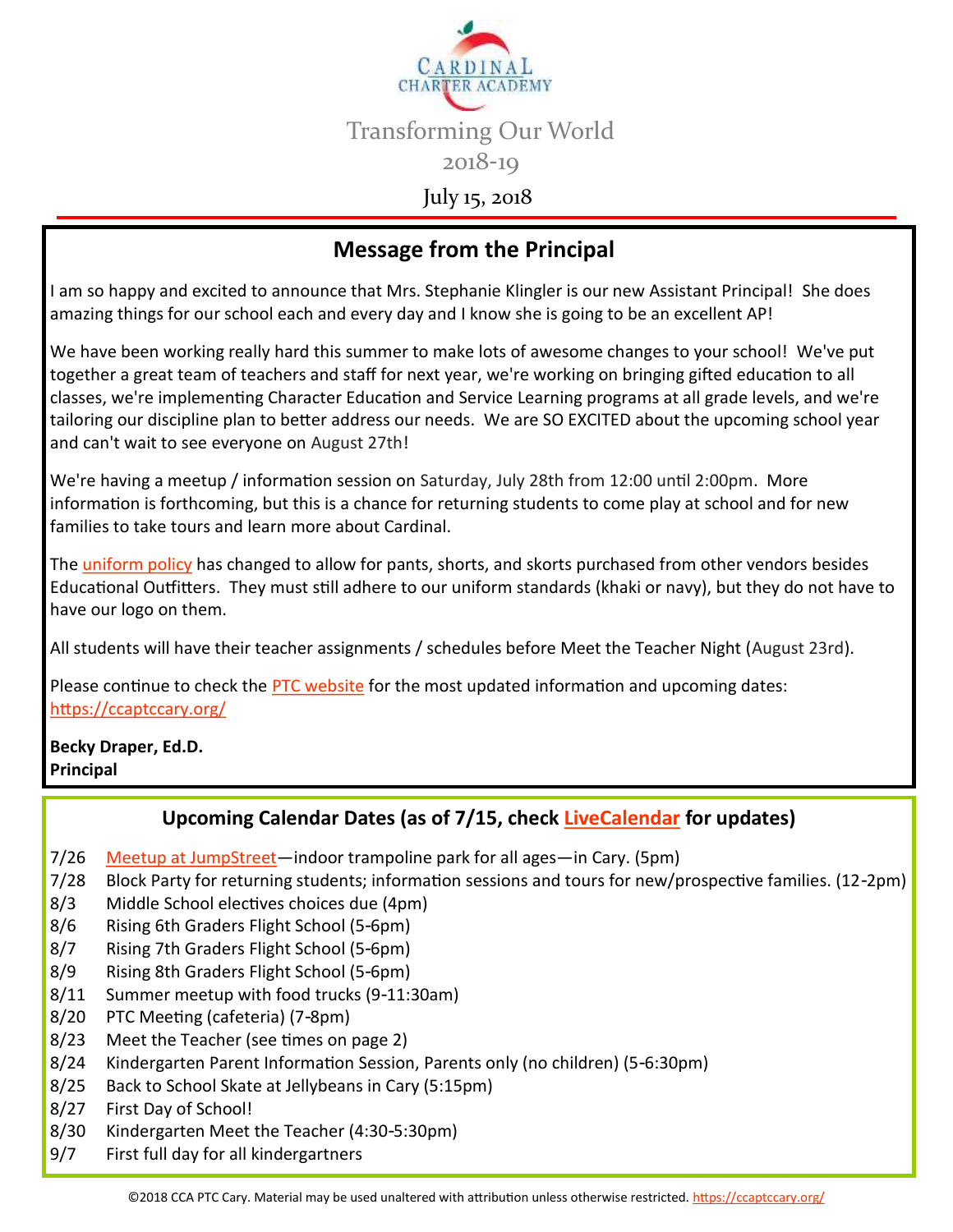

July 15, 2018

### **Yearbooks!!**

Yearbooks are in! You can pick yours up Monday—Friday from 10:00am until 2:00pm.

#### **Thursday, August 23rd—Meet the Teacher**

4—4:30 pm: Grades 1-4 low stimulation/IEP 6—6:30 pm: Grades 5-8 low stimulation/IEP 4:30—5:30 pm: Grades 1-4 6:30—7:30 pm: Grades 5-8

#### **ALL RISING MIDDLE SCHOOLERS**

Please carefully read all of the information contained in the following three sections so you are able to correctly put in your student's elective requests and we are able to put schedules together in a timely manner.

**Google Survey:** Below is the link to the Google Survey where students will be able to make their elective requests. Please be sure to answer all of the questions that are provided. Students are able to select up to 8 electives for the entire school year. Please be sure to put in 8 different selections, with choice 1 being the most preferred and choice 8 being the #8 choice. **SUBMIT ONLY 1 ENTRY!** It makes it very confusing if there are multiple entries for a student.

Please keep in mind that not all courses are offered every period, so there will be times that students will not get their first choice (this is also based on CORE class placements as well). Every effort will be made to give children at least an elective in their top 3, but this is not guaranteed.

[https://docs.google.com/forms/d/e/1FAIpQLSfccBFFpAKIlxWjGUeIgBsP8EGtyxZLuUS4ByXAQoEyIyO9gA/](https://docs.google.com/forms/d/e/1FAIpQLSfccBFFpAKIlxWjGUeIgBsP8EGtyxZLuUS4ByXAQoEyIyO9gA/viewform?usp=sf_link) [viewform?usp=sf\\_link](https://docs.google.com/forms/d/e/1FAIpQLSfccBFFpAKIlxWjGUeIgBsP8EGtyxZLuUS4ByXAQoEyIyO9gA/viewform?usp=sf_link)

**Deadline:** Choice selections are open as soon as you open this e-mail, and choices will close **August 3, 2018 at 4 pm** so our team has time to put together schedules. Please be sure to put in all selections by then as no late requests will be taken. If a student does not submit any elective selections, they will still be assigned electives, as needed, to fill classes.

**Flight School:** Flight School dates are as follows:

Rising 6th—Monday, August 6th, 5-6 pm

Rising 7th—Tuesday, August 7th, 5-6 pm

Rising 8th—Thursday, August 9th, 5-6 pm

You are not required to attend Flight School, but this will give students and families an opportunity to get information about middle school for the upcoming 2018-19 school year.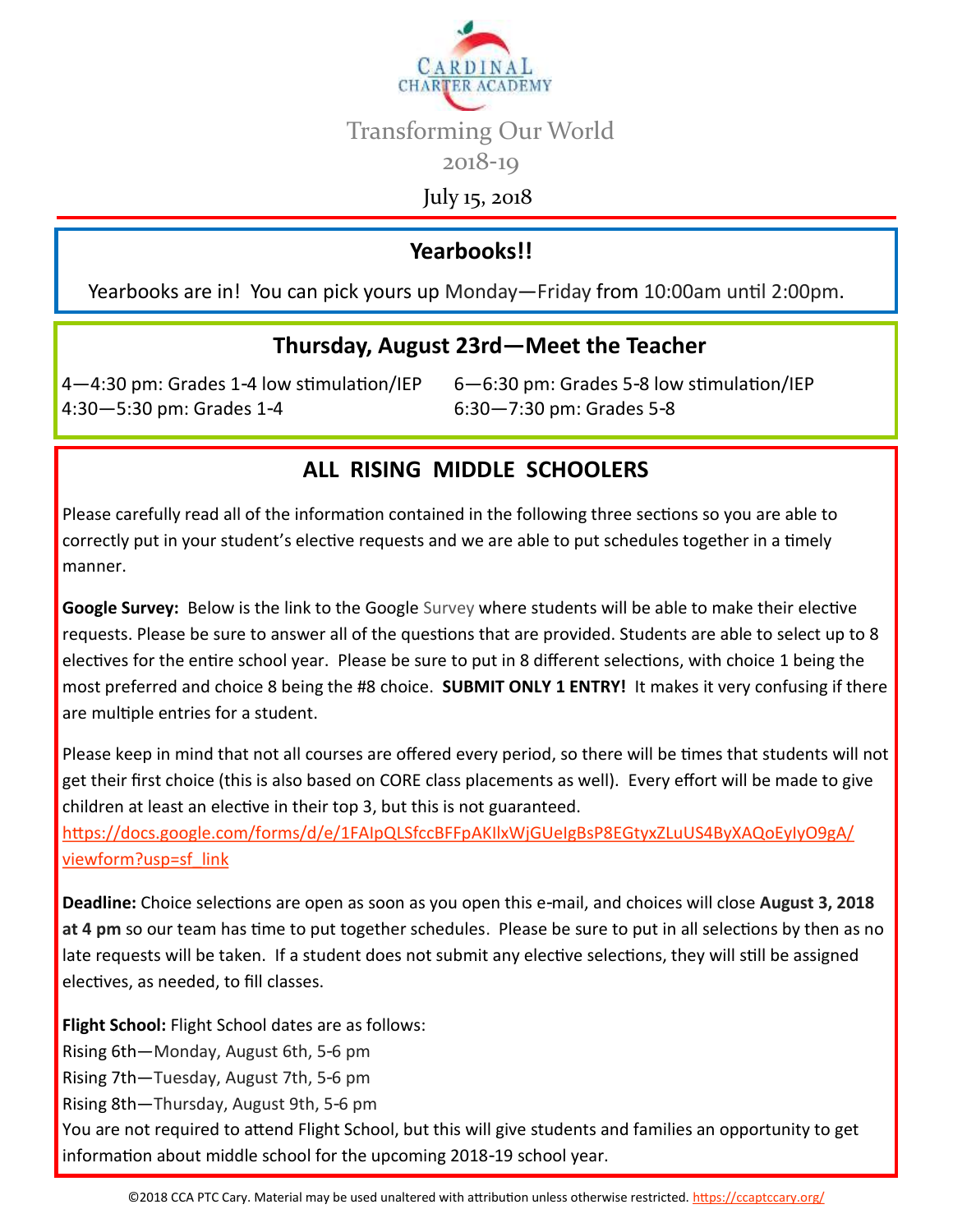

# Start your 2 hour full access session on any half hour between: 5:00pm and 7:00pm

**Price:** \$10.00 plus tax and \$2.00 will be donated back to: **Cardinal Charter Academy** 

Where: 1111 Walnut St.

Cary, NC 27511  $(919)$  234-0722

Please visit www.gotjump.com to learn more about jumpstreet<sup>®</sup> and to access our waiver.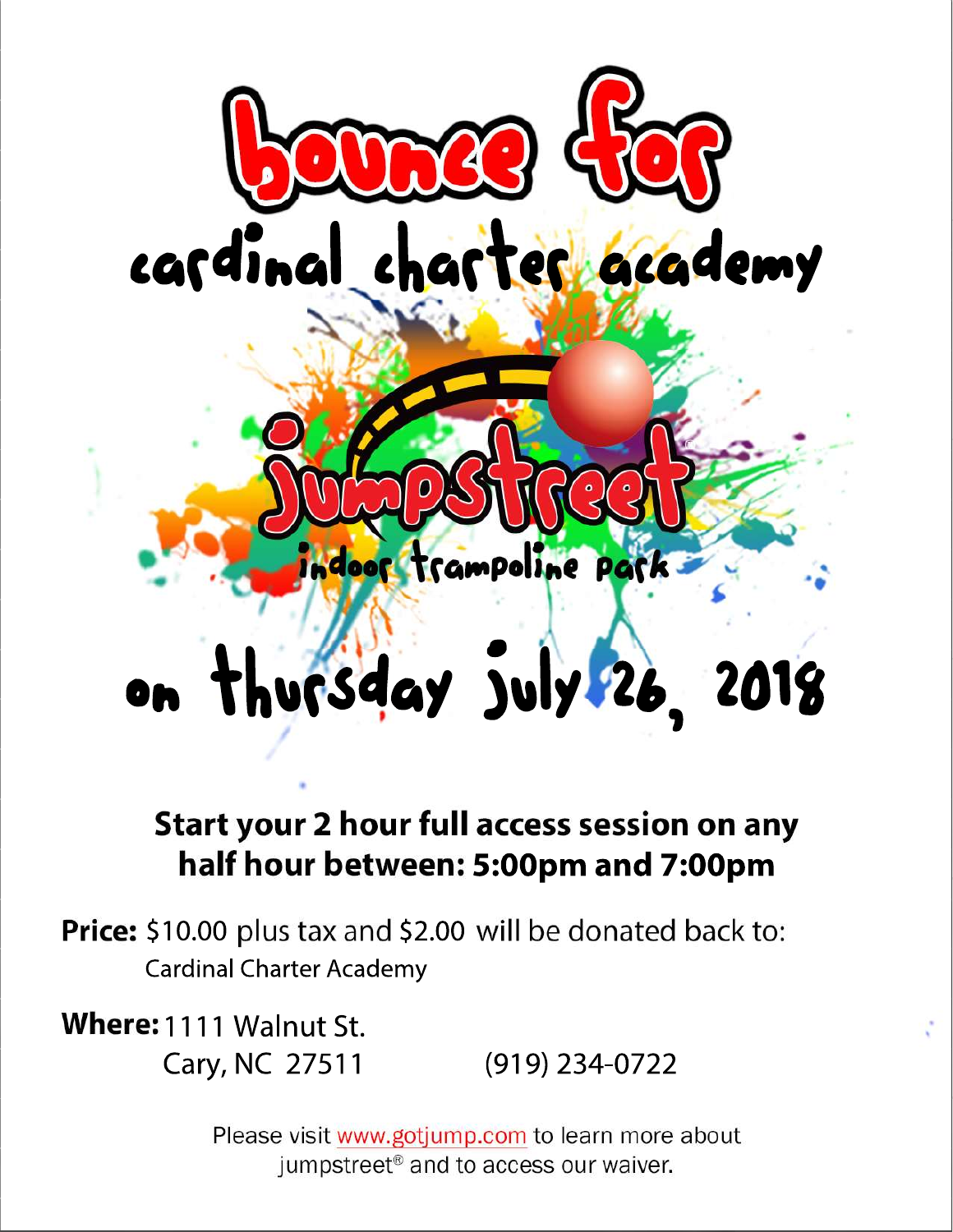

#### DRESS CODE POLICY

Wearing the Cardinal uniform helps a student feel a sense of belonging and school pride. A higher standard of dress encourages greater respect for individual students and others and results in a higher standard of behavior. It also prepares students for the dress code requirements of the workforce. Our dress code guidelines indicate appropriate school dress for normal school days. Cardinal Charter Academy reserves the right to interpret these guidelines and/or make changes during the school year. Students are expected to follow these guidelines. Every student in attendance will wear a school uniform. Failure to wear any part of the school uniform will result in a disciplinary action.

Students in grades K-5 CARD **Red** polo, short or long sleeved **Khaki** or **Navy** bottoms (shorts, slacks, skorts). Belt Socks- white, navy blue, gray or black solid colors only Closed toe and heel shoes CARD **Grey** PE T-Shirt (optional — can be worn on PE days only)

Students in grades 6-8 CARD **Navy Blue** or **White** polo, short or long sleeved **Khaki** or **Navy** bottoms (shorts, slacks, skorts) Belt Socks- white, navy blue, gray or black solid colors only Closed toe and heel shoes CARD **Grey** PE T-Shirt (required if taking PE) CARD **Navy** PE shorts (required if taking PE)

Hair: Hair must be neat and clean with only one natural born color (no "unnatural" colors, i.e. bright colors). Mohawk cuts, spiked looks or any other unnatural cuts (i.e., designs in scalp) or excessive attachments will not be permitted. No hats, bandanas, or headbands may be worn.

Shoes: Students must wear closed shoes at all times. No slippers (with or without backs or hard bottoms), slides, UGGs or "Crocs-style" shoes may be worn. No heavy military type boots, shoes with metal tips or steel toes may be worn. Tennis shoes (sneakers) are preferred.

Socks: solid color socks must be worn (white, navy blue, gray or black). Fishnet stockings, knee high socks, or other inappropriate leg wear is not acceptable.